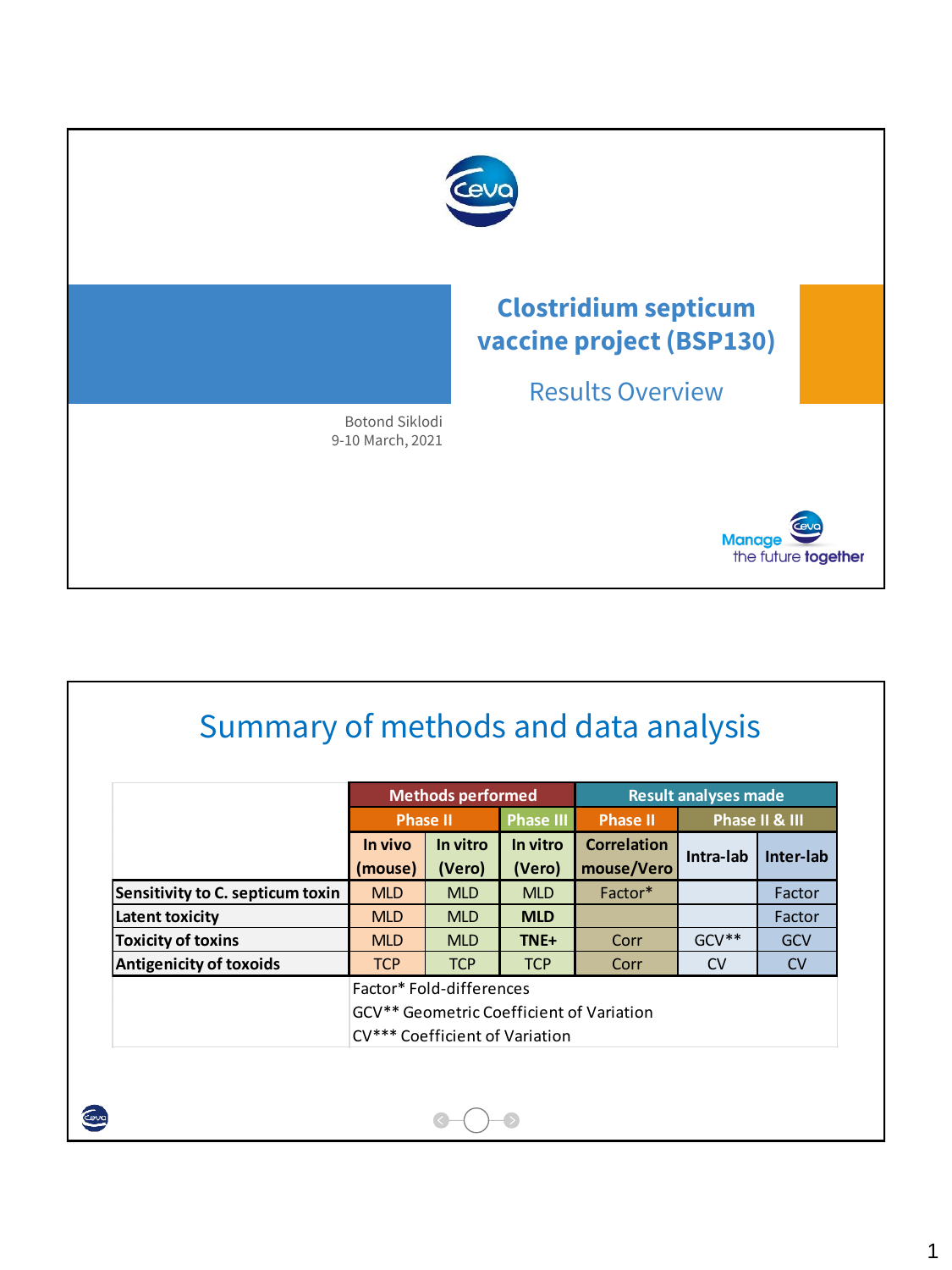

# Sensitivity

- Large sensitivity differences found among the participants' mouse strains and also among their Vero cell lines. This may lead to high inter-lab variance in both the in vivo and the in vitro results.
- The sensitivity difference between the mouse versus Vero cell systems are in the range of 3 logs. This has implications in protocol design and result interpretation.



Cevo

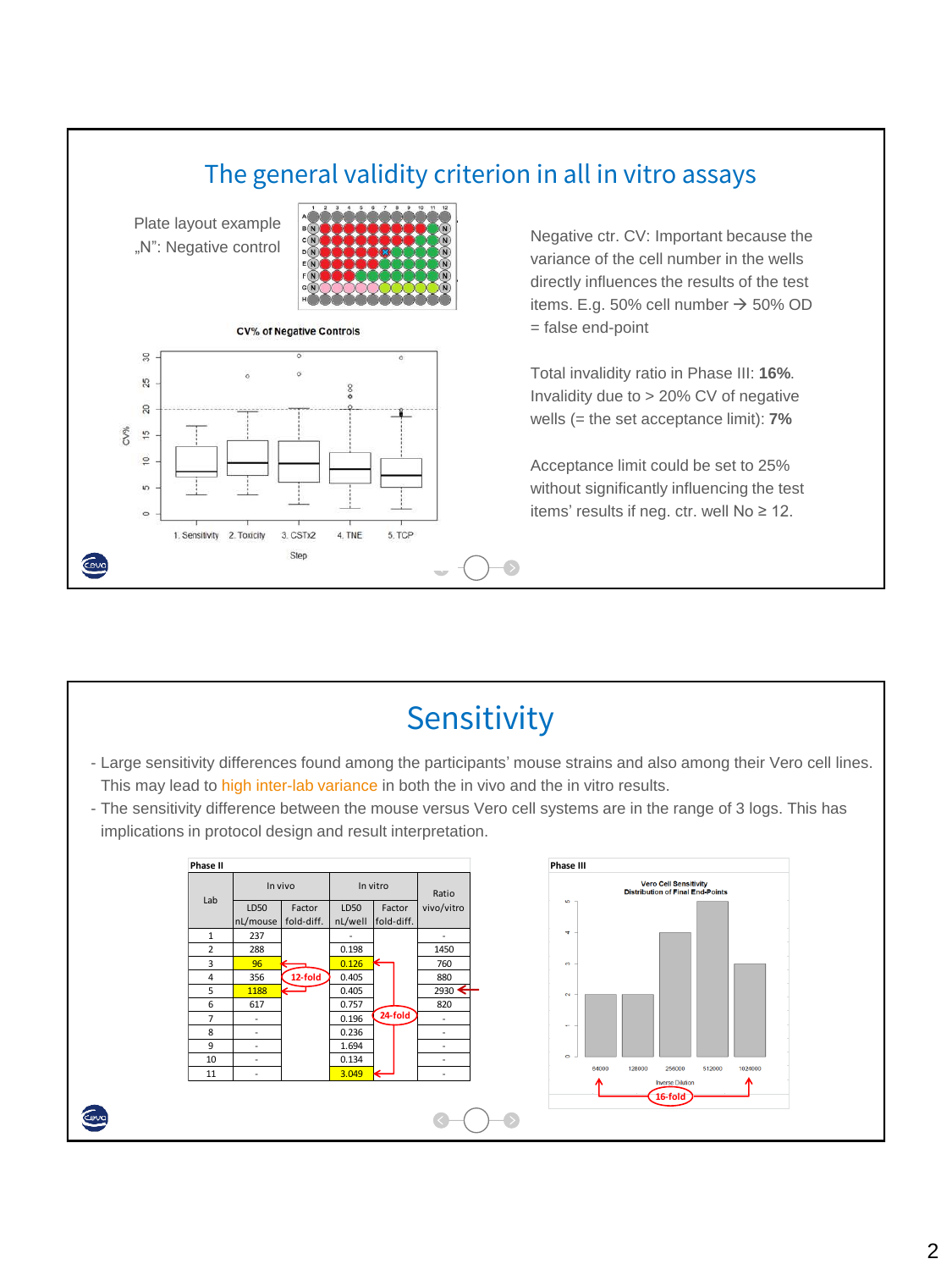| In vivo pre-test             | In vitro MLD |              |                |                |                |        |        |                |         |   | Frequency of Latent Toxicity End-Points (Inverse Dilution) |
|------------------------------|--------------|--------------|----------------|----------------|----------------|--------|--------|----------------|---------|---|------------------------------------------------------------|
| All test toxoids included    | Material     | Low          | 5              | 10             | 20             | 40     | 80     | 160            | 320 640 |   | Median                                                     |
| in Phase III have been       | TdA          |              |                | 5              | 3              | $\tau$ | 1      | $\overline{2}$ |         |   | 40                                                         |
| pre-tested in mice for       | TdC          |              |                |                | 3              | 8      | 8      | $\blacksquare$ |         |   | 40                                                         |
| residual<br>toxicity<br>with | TdD          | 3            | 9              |                | $\mathfrak{D}$ |        |        |                |         |   | 5                                                          |
| negative results             | TdN          | 16           | $\overline{2}$ |                |                |        |        |                |         |   | Low                                                        |
|                              | TdO          |              |                |                |                |        | 5      | $\mathbf{3}$   |         | 3 | 320                                                        |
|                              | TdP          | $\mathbf{1}$ |                | $\overline{4}$ | 3              | 3      | $\sim$ | 3              |         |   | 40                                                         |
|                              | VI           | 20           |                |                |                |        |        |                |         |   | Low                                                        |

# Toxicity of toxins with MLD (Phase II, in vivo)

**1st approach: "Absolute" MLD** – Differences in the sensitivity of the mouse strains was NOT corrected **2nd approach: "Relative" MLD** – Sensitivity differences corrected by CSTx → Inter-lab CV improved

|                                                | "Absolute" MLD, expressed as the inverse of the final dilution caused death in both mice |       |       |            |            |            |            |  |  |  |  |  |  |  |
|------------------------------------------------|------------------------------------------------------------------------------------------|-------|-------|------------|------------|------------|------------|--|--|--|--|--|--|--|
|                                                | <b>CST<sub>x</sub></b>                                                                   | TxA   | TxB   | <b>TxC</b> | <b>TxD</b> | <b>TxE</b> | <b>TxF</b> |  |  |  |  |  |  |  |
| Overall GM                                     | 834                                                                                      | 73    | 74    | 5          | 12         | 128        | 110        |  |  |  |  |  |  |  |
| Inter-lab GCV                                  |                                                                                          | 113   | 117   | 91         | 81         | 69         | 75         |  |  |  |  |  |  |  |
| Median intra-lab GCV                           |                                                                                          | 25    | 47    | 33         | 33         | 25         | 28         |  |  |  |  |  |  |  |
|                                                |                                                                                          |       |       |            |            |            |            |  |  |  |  |  |  |  |
| "Relative" MLD, expressed relative to the CSTx |                                                                                          |       |       |            |            |            |            |  |  |  |  |  |  |  |
|                                                | (CSTx)                                                                                   | TxA   | TxB   | <b>TxC</b> | <b>TxD</b> | <b>TxE</b> | <b>TxF</b> |  |  |  |  |  |  |  |
| Overall GM                                     |                                                                                          | 0.088 | 0.089 | 0.006      | 0.014      | 0.153      | 0.132      |  |  |  |  |  |  |  |
| Inter-lab GCV                                  |                                                                                          | 49    | 91    | 65         | 82         | 72         | 84         |  |  |  |  |  |  |  |
| Median intra-lab GCV                           |                                                                                          | 25    | 47    | 33         | 33         | 25         | 28         |  |  |  |  |  |  |  |

ENG

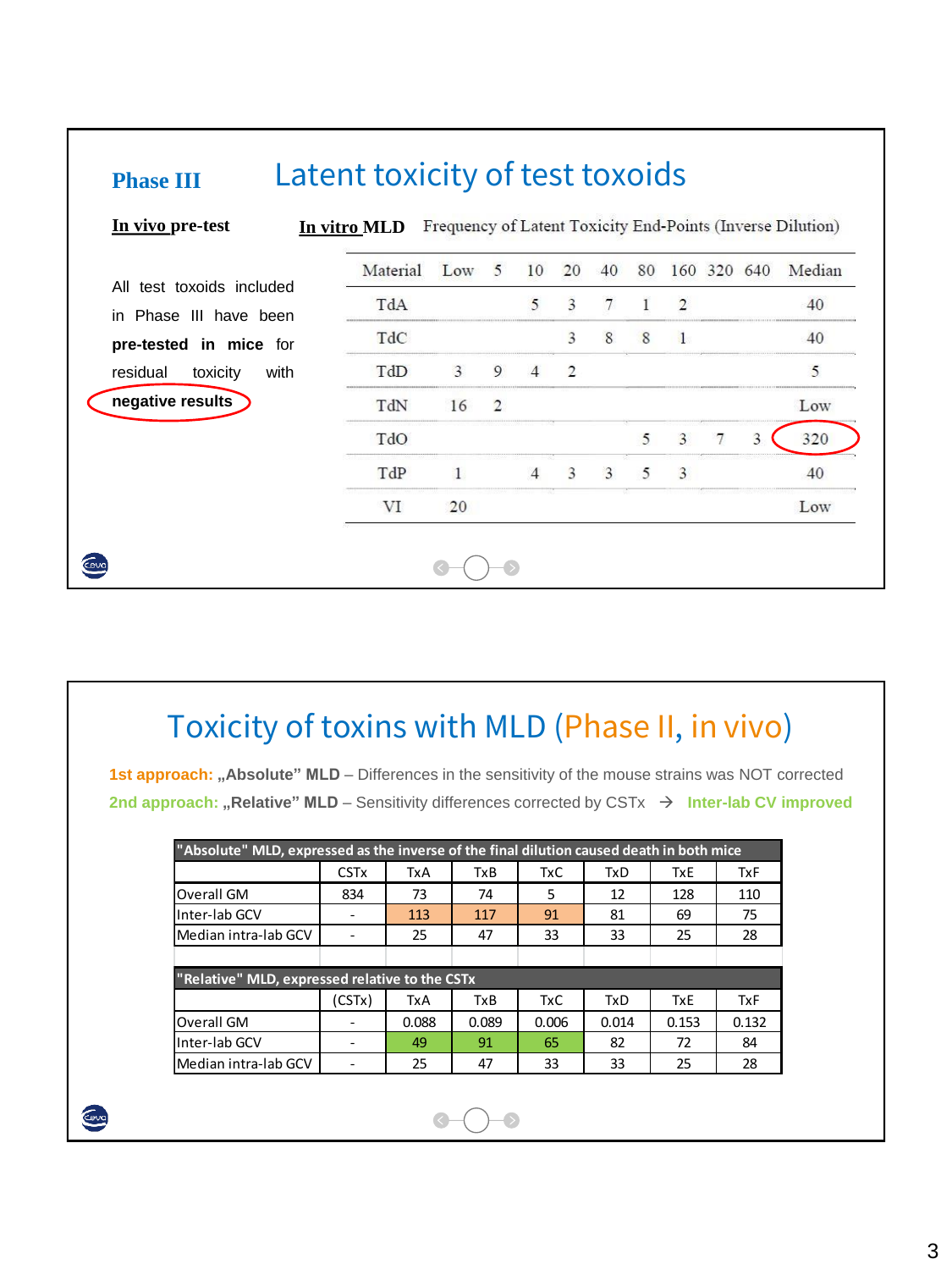|                                                                                                                |                          |            |       | Toxicity of toxins with MLD (Phase II, in vitro) |            |            |            |
|----------------------------------------------------------------------------------------------------------------|--------------------------|------------|-------|--------------------------------------------------|------------|------------|------------|
| <b>1st approach:</b> "Absolute" MLD – Differences in the sensitivity of the Vero cell lines were NOT corrected |                          |            |       |                                                  |            |            |            |
| 2nd approach: "Relative" MLD – Sensitivity differences corrected by CSTx $\rightarrow$ Inter-lab CV improved   |                          |            |       |                                                  |            |            |            |
|                                                                                                                |                          |            |       |                                                  |            |            |            |
| "Absolute" MLD, expressed as the inverse of the final dilution caused death to Vero cells                      |                          |            |       |                                                  |            |            |            |
|                                                                                                                | <b>CSTx</b>              | TxA        | TxB   | TxC                                              | TxD        | <b>TxE</b> | <b>TxF</b> |
| Overall GM                                                                                                     | 216813                   | 15901      | 13292 | 680                                              | 2694       | 25201      | 25617      |
| Inter-lab GCV                                                                                                  | $\sim$                   | 145        | 176   | 183                                              | 173        | 143        | 174        |
| Median intra-lab GCV                                                                                           | $\overline{\phantom{a}}$ | 29         | 25    | 50                                               | 28         | 24         | 26         |
|                                                                                                                |                          |            |       |                                                  |            |            |            |
| "Relative" MLD, expressed relative to the CSTx                                                                 |                          |            |       |                                                  |            |            |            |
|                                                                                                                | (CSTx)                   | <b>TxA</b> | TxB   | <b>TxC</b>                                       | <b>TxD</b> | <b>TxE</b> | <b>TxF</b> |
| Overall GM                                                                                                     | $\sim$                   | 0.073      | 0.061 | 0.003                                            | 0.012      | 0.116      | 0.118      |
| Inter-lab GCV                                                                                                  | ۰.                       | 55         | 77    | 60                                               | 59         | 43         | 50         |
| Median intra-lab GCV                                                                                           | $\overline{\phantom{a}}$ | 29         | 25    | 50                                               | 28         | 24         | 26         |

# Toxicity of toxins with TNE+ (Phase III)

- **MLD** is highly dependent on Vero sensitivity to the toxin → high inter-lab CV in Phase II
- **TNE**+ replaced MLD in Phase III, corrected for Vero sensitivity → improved inter-lab AND intra-lab CV

|           |                      | (CSTx)                   | TxA        | TxB        | TxC        | <b>TxD</b> | TxE        | TxF        |  |  |  |
|-----------|----------------------|--------------------------|------------|------------|------------|------------|------------|------------|--|--|--|
|           | Overall GM           | -                        | 0.073      | 0.061      | 0.003      | 0.012      | 0.116      | 0.118      |  |  |  |
|           | Inter-lab GCV        | $\overline{\phantom{a}}$ | 55         | 77         | 60         | 59         | 43         | 50         |  |  |  |
|           | Median intra-lab GCV |                          | 29         | 25         | 50         | 28         | 24         | 26         |  |  |  |
|           |                      |                          |            |            |            |            |            |            |  |  |  |
| Phase III | TNE+ values in IU/mL |                          |            |            |            |            |            |            |  |  |  |
|           |                      | CST <sub>x2</sub>        | <b>TxR</b> | <b>TxS</b> | <b>TxV</b> | <b>TxW</b> | <b>TxY</b> | <b>TxZ</b> |  |  |  |
|           | Overall GM           | 290                      | 15         | 27         | 27         | 165        | 225        | 85         |  |  |  |
|           | Inter-lab GCV        | 20                       | 51         | 37         | 49         | 20         | 28         | 21         |  |  |  |
|           | Median intra-lab GCV | 5                        | 20         | 16         | 15         | 13         | 14         | 11         |  |  |  |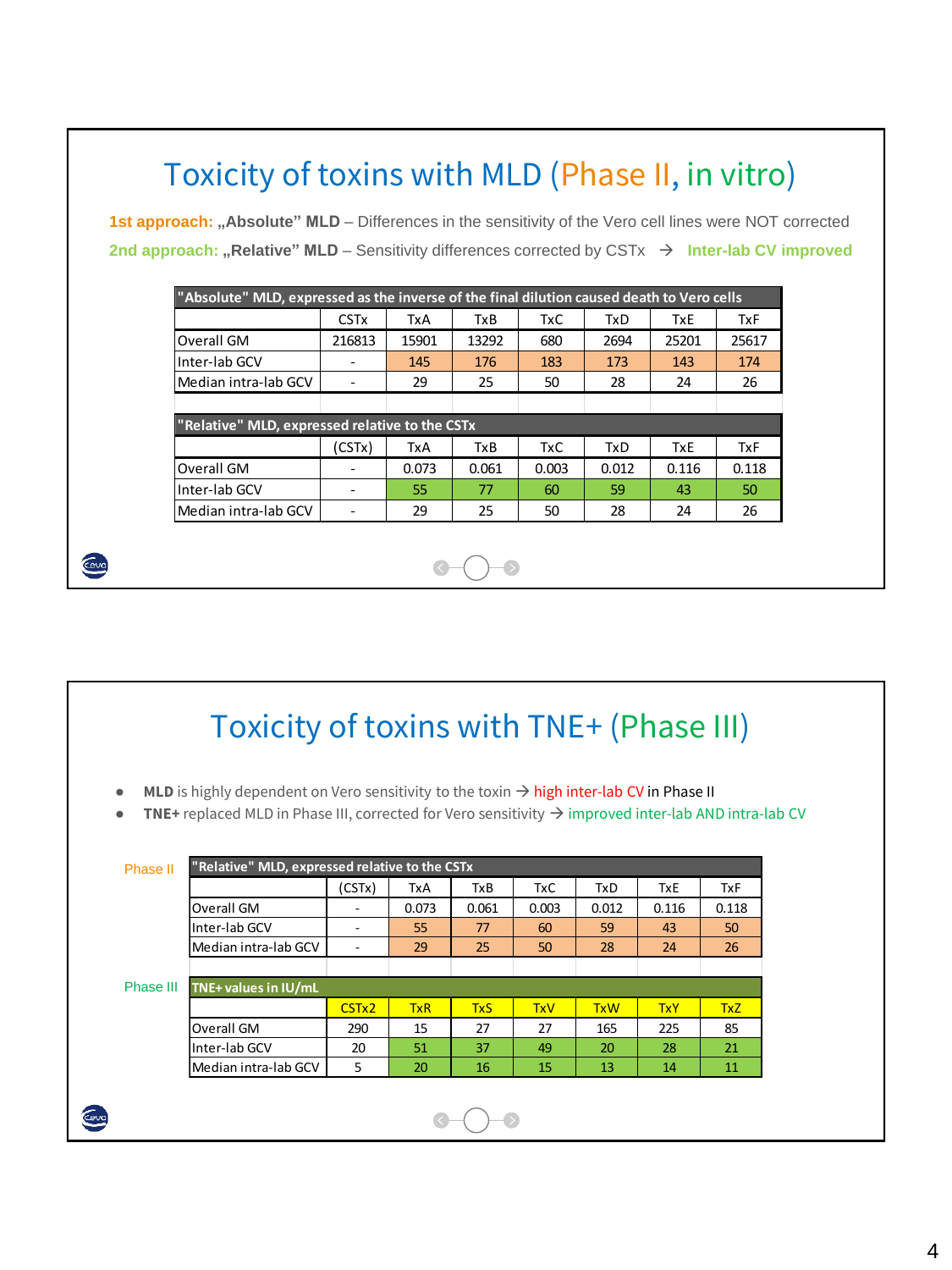| <b>TCP</b> in mice                             |     |     |          |     |     |     |                                              |
|------------------------------------------------|-----|-----|----------|-----|-----|-----|----------------------------------------------|
|                                                | TdG | TdH | TdJ      | TdK | TdL | TdM |                                              |
| Overall GM                                     | 142 | 48  | 21       | 178 | 69  | 71  |                                              |
| Inter-lab GCV                                  | 33  | 42  | 51       | 31  | 73  | 110 | TCP already includes a reference             |
| Median intra-lab GCV                           | 15  | 20  | $\Omega$ | 10  | 21  | 31  | antitoxin $\rightarrow$ mouse or Vero line   |
|                                                |     |     |          |     |     |     | sensitivity differences compensated          |
| TCP on Vero cells, uncorrected for sensitivity |     |     |          |     |     |     |                                              |
|                                                | TdG | TdH | IdJ      | TdK | TdL | TdM | $\rightarrow$ low impact on the inter-lab CV |
| Overall GM                                     | 104 | 46  | 36       | 125 | 72  | 77  |                                              |
| Inter-lab GCV                                  | 84  | 61  | 51       | 58  | 67  | 77  |                                              |
| Median intra-lab GCV                           | 35  | 20  | 13       | 25  | 26  | 24  |                                              |
| TCP on Vero cells, corrected                   |     |     |          |     |     |     |                                              |
|                                                | TdG | TdH | LbT      | TdK | TdL | TdM | Still, further method corrections            |
| Overall GM                                     | 142 | 52  | 30       | 157 | 76  | 63  | could improve the variance.                  |
| Inter-lab GCV                                  | 41  | 40  | 42       | 25  | 30  | 46  |                                              |
| Median intra-lab GCV                           | 24  | 20  | 10       | 15  | 17  | 28  |                                              |

# Antigenicity of toxoids (Phase II, TCP)

|           | Antigenicity of toxoids (Phase III, TCP)                                                        |                |                |            |            |                |            |  |
|-----------|-------------------------------------------------------------------------------------------------|----------------|----------------|------------|------------|----------------|------------|--|
|           | In vitro TCP further optimised $\rightarrow$ Inter-lab AND intra-lab CV improved, BUT!          |                |                |            |            |                |            |  |
|           | , weak" toxoids with low TCP values are still measured with higher CV (see the red frame below) |                |                |            |            |                |            |  |
| Phase II  | <b>TCP on Vero cells, corrected</b>                                                             |                |                |            |            |                |            |  |
|           |                                                                                                 | TdG            | TdH            | LbT        | TdK        | TdL            | TdM        |  |
|           | Overall GM                                                                                      | 142            | 52             | 30         | 157        | 76             | 63         |  |
|           | Inter-lab GCV                                                                                   | 41             | 40             | 42         | 25         | 30             | 46         |  |
|           | Median intra-lab GCV                                                                            | 24             | 20             | 10         | 15         | 17             | 28         |  |
| Phase III | <b>TCP on Vero cells, optimised</b>                                                             |                |                |            |            |                |            |  |
|           |                                                                                                 | <b>TdA</b>     | <b>TdC</b>     | <b>TdD</b> | <b>TdN</b> | <b>TdO</b>     | <b>TdP</b> |  |
|           | Overall GM                                                                                      | 76             | $\overline{7}$ | 32         | 17         | 112            | 105        |  |
|           | Inter-lab CV                                                                                    | 13             | 51             | 39         | 52         | 15             | 15         |  |
|           | Median intra-lab CV                                                                             | $\overline{7}$ | 21             | 22         | 22         | $\overline{7}$ | 7          |  |
|           |                                                                                                 |                |                |            |            |                |            |  |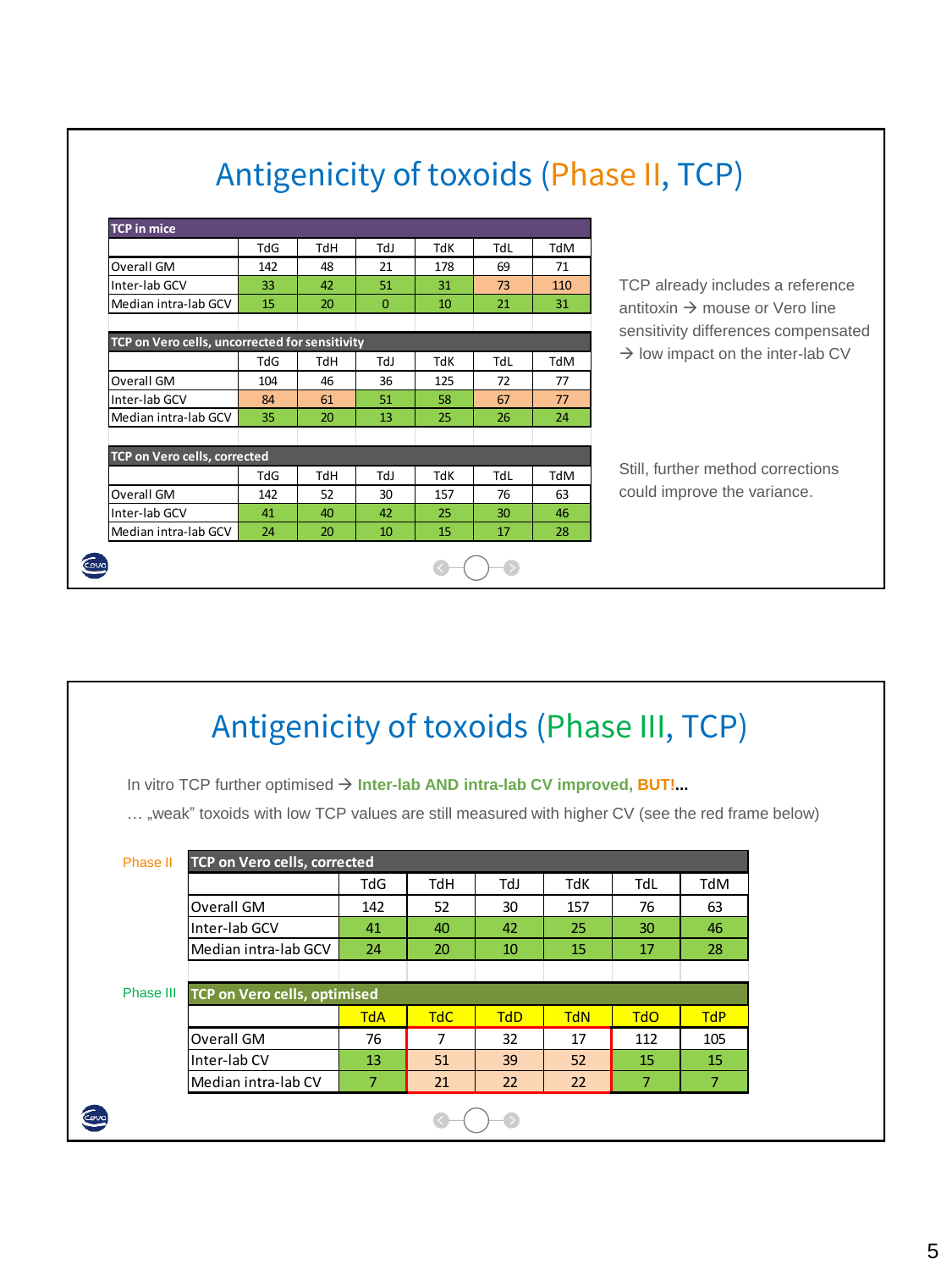

# Correlation between the in vivo and in vitro results in Phase II

### **Methodological difficulties:**

Gug

The random distribution of mouse strains and Vero cell lines with highly different sensitivity to *C. septicum* toxin among the participants made the establishment of correlation at multiple labs level a real challenge.

Sensitivity ranking of the mouse strains and the Vero cell lines, and the lab-specific "correlation factors"

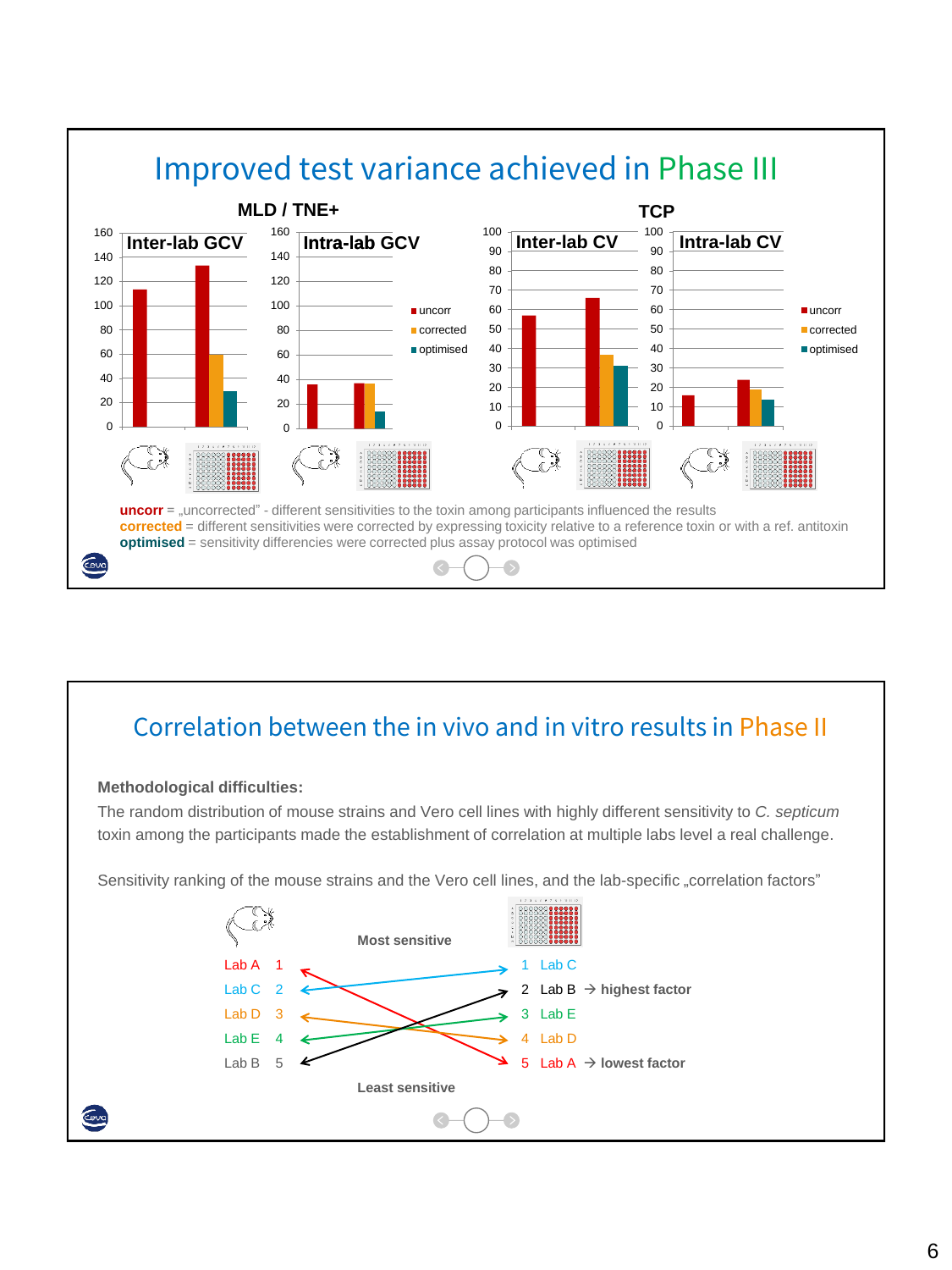# Correlation between the in vivo and in vitro results in Phase II

### **Methodological difficulties solved, concordance demonstrated:**

Lab-specific unique correlation factors eliminated by ranking the test toxins (and toxoids) in the mouse test and in the cell line assay by the participating laroratories.